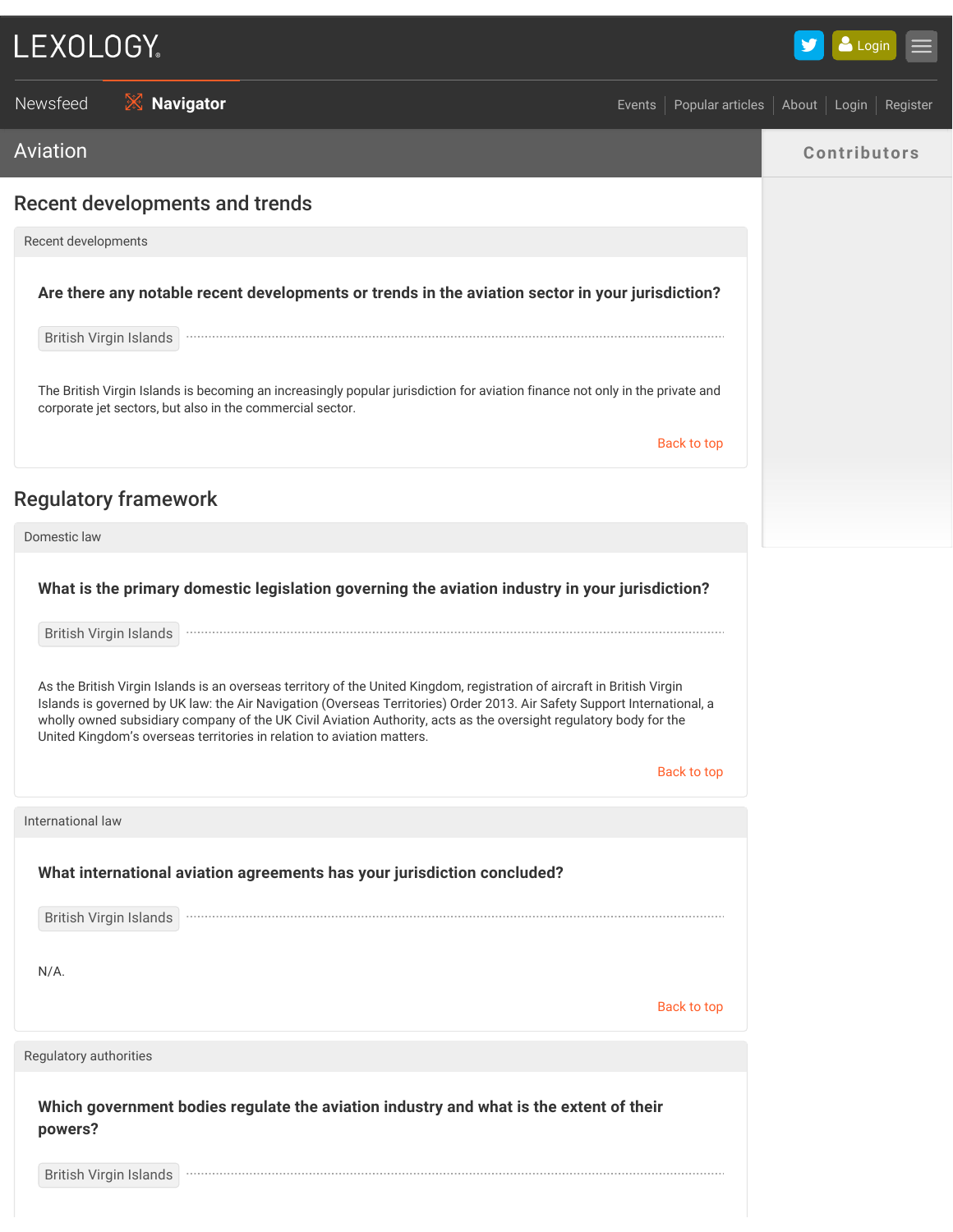Air Safety Support International regulates under the UK Air Navigation (Overseas Territories) Order 2013. In addition, the BVI Airports Authority – a statutory organisation of the BVI government – was incorporated in 2005 to oversee the effective and efficient operation of all airports in the British Virgin Islands. The objectives of the authority include the following:

- to acquire, own, operate, control, manage, develop, administer and maintain the international airport and any extension thereof, and any designated airport in the territory as a commercial undertaking in a manner which recognises its role in the first instance as an international airport and for the benefit of the economy of the territory;
- to provide and maintain on a commercial basis facilities and services for air transport and such other facilities and services as are necessary or desirable for, or in connection with, the international airport or any designated airport;
- to collect such dues and charges as the company may be authorised to collect by an enactment; and
- to use, develop and manage on a commercial basis all lands vested in, transferred or leased to the company.

Back to top

### Air carrier operations

Operating authorisation

**What procedural and documentary requirements must air carriers meet in order to operate in your jurisdiction?**

British Virgin Islands

Aircraft can be registered in the British Virgin Islands. There are currently only five aircraft registered in the British Virgin Islands, all in the names of locally registered corporations. Requirements for registration of aircraft are fully set out in the Air Navigation (Overseas Territories) Order 2013. Aircraft registered in the British Virgin Islands can be operated commercially within the geographical boundaries specified in its air operating certificate. For the issue of an operator's certificate, the organisation must have its principal place of business in the British Virgin Islands.

Back to top

Ownership and control

**Do any nationality or other requirements or restrictions apply to ownership or control of air carriers operating in your jurisdiction?**

British Virgin Islands 

N/A.

Back to top

Financial requirements

Insurance coverage

**What is the required level of insurance coverage for air carrier operations?**

British Virgin Islands

N/A.

Back to top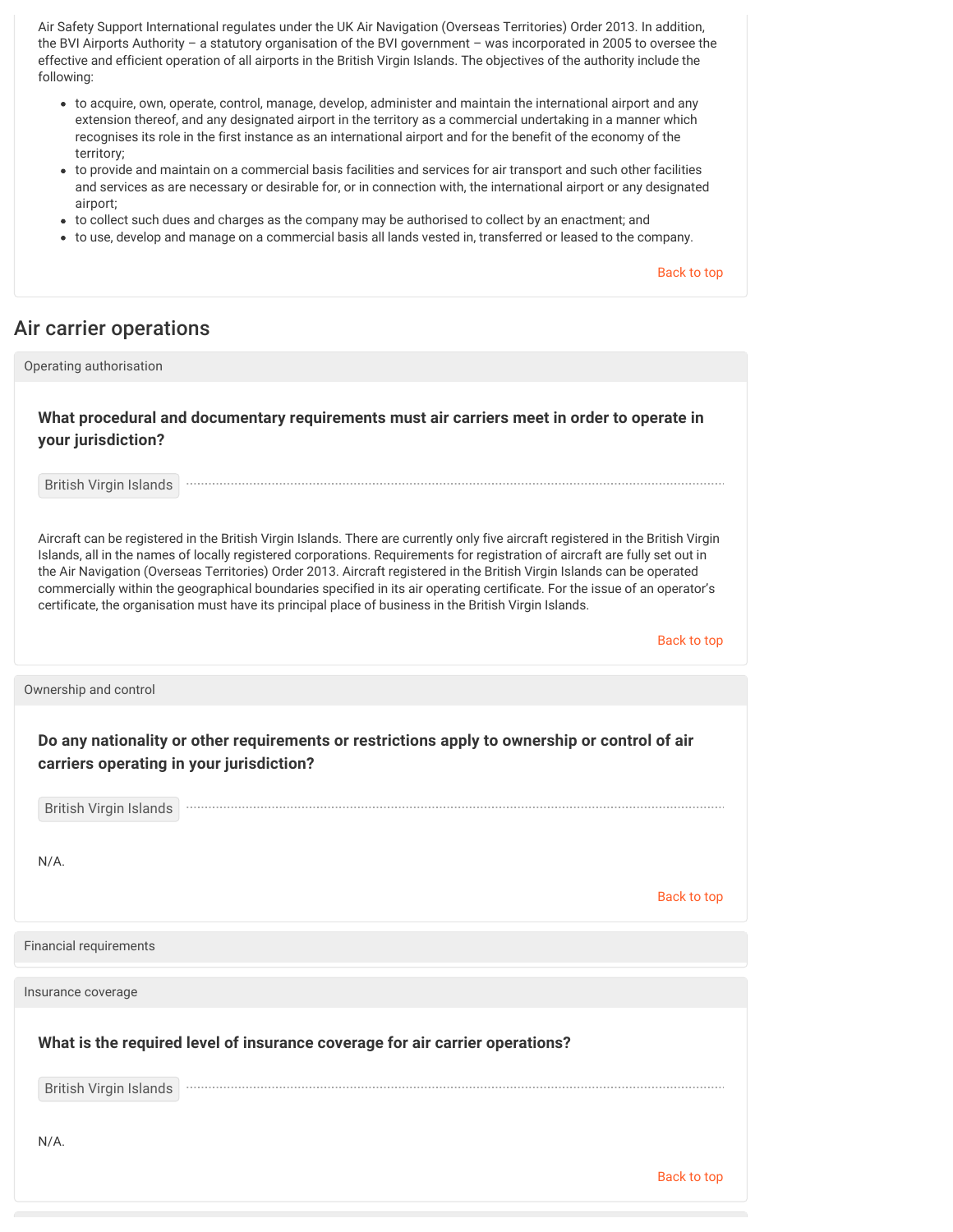| What safety requirements apply to air carrier operations, including with regard to professional<br>and technical certifications?<br>British Virgin Islands<br>The relevant European Aviation Safety Agency (EASA) approvals and Overseas Territories Aviation Requirements<br>(OTARs) under the UK Air Navigation (Overseas Territories) Order 2013 apply.<br><b>Back to top</b><br>What environmental obligations apply to air carrier operations?<br>British Virgin Islands<br>The relevant EASA and OTARs under the UK Air Navigation (Overseas Territories) Order 2013 apply.<br><b>Back to top</b><br>How are air traffic control services regulated in your jurisdiction?<br>British Virgin Islands<br>The relevant EASA and OTARs under the UK Air Navigation (Overseas Territories) Order 2013 apply.<br><b>Back to top</b><br>Do any licensing requirements apply to specific routes?<br>British Virgin Islands<br>$N/A$ .<br><b>Back to top</b><br>Are any public service obligations in place with respect to remote destinations?<br><b>British Virgin Islands</b> | Safety requirements       |  |  |
|--------------------------------------------------------------------------------------------------------------------------------------------------------------------------------------------------------------------------------------------------------------------------------------------------------------------------------------------------------------------------------------------------------------------------------------------------------------------------------------------------------------------------------------------------------------------------------------------------------------------------------------------------------------------------------------------------------------------------------------------------------------------------------------------------------------------------------------------------------------------------------------------------------------------------------------------------------------------------------------------------------------------------------------------------------------------------------|---------------------------|--|--|
|                                                                                                                                                                                                                                                                                                                                                                                                                                                                                                                                                                                                                                                                                                                                                                                                                                                                                                                                                                                                                                                                                |                           |  |  |
|                                                                                                                                                                                                                                                                                                                                                                                                                                                                                                                                                                                                                                                                                                                                                                                                                                                                                                                                                                                                                                                                                |                           |  |  |
|                                                                                                                                                                                                                                                                                                                                                                                                                                                                                                                                                                                                                                                                                                                                                                                                                                                                                                                                                                                                                                                                                |                           |  |  |
|                                                                                                                                                                                                                                                                                                                                                                                                                                                                                                                                                                                                                                                                                                                                                                                                                                                                                                                                                                                                                                                                                | Environmental obligations |  |  |
|                                                                                                                                                                                                                                                                                                                                                                                                                                                                                                                                                                                                                                                                                                                                                                                                                                                                                                                                                                                                                                                                                |                           |  |  |
|                                                                                                                                                                                                                                                                                                                                                                                                                                                                                                                                                                                                                                                                                                                                                                                                                                                                                                                                                                                                                                                                                |                           |  |  |
|                                                                                                                                                                                                                                                                                                                                                                                                                                                                                                                                                                                                                                                                                                                                                                                                                                                                                                                                                                                                                                                                                |                           |  |  |
|                                                                                                                                                                                                                                                                                                                                                                                                                                                                                                                                                                                                                                                                                                                                                                                                                                                                                                                                                                                                                                                                                |                           |  |  |
|                                                                                                                                                                                                                                                                                                                                                                                                                                                                                                                                                                                                                                                                                                                                                                                                                                                                                                                                                                                                                                                                                | Air traffic control       |  |  |
|                                                                                                                                                                                                                                                                                                                                                                                                                                                                                                                                                                                                                                                                                                                                                                                                                                                                                                                                                                                                                                                                                |                           |  |  |
|                                                                                                                                                                                                                                                                                                                                                                                                                                                                                                                                                                                                                                                                                                                                                                                                                                                                                                                                                                                                                                                                                |                           |  |  |
|                                                                                                                                                                                                                                                                                                                                                                                                                                                                                                                                                                                                                                                                                                                                                                                                                                                                                                                                                                                                                                                                                |                           |  |  |
|                                                                                                                                                                                                                                                                                                                                                                                                                                                                                                                                                                                                                                                                                                                                                                                                                                                                                                                                                                                                                                                                                |                           |  |  |
|                                                                                                                                                                                                                                                                                                                                                                                                                                                                                                                                                                                                                                                                                                                                                                                                                                                                                                                                                                                                                                                                                | Routes                    |  |  |
|                                                                                                                                                                                                                                                                                                                                                                                                                                                                                                                                                                                                                                                                                                                                                                                                                                                                                                                                                                                                                                                                                |                           |  |  |
|                                                                                                                                                                                                                                                                                                                                                                                                                                                                                                                                                                                                                                                                                                                                                                                                                                                                                                                                                                                                                                                                                |                           |  |  |
|                                                                                                                                                                                                                                                                                                                                                                                                                                                                                                                                                                                                                                                                                                                                                                                                                                                                                                                                                                                                                                                                                |                           |  |  |
|                                                                                                                                                                                                                                                                                                                                                                                                                                                                                                                                                                                                                                                                                                                                                                                                                                                                                                                                                                                                                                                                                |                           |  |  |
|                                                                                                                                                                                                                                                                                                                                                                                                                                                                                                                                                                                                                                                                                                                                                                                                                                                                                                                                                                                                                                                                                |                           |  |  |
|                                                                                                                                                                                                                                                                                                                                                                                                                                                                                                                                                                                                                                                                                                                                                                                                                                                                                                                                                                                                                                                                                |                           |  |  |
|                                                                                                                                                                                                                                                                                                                                                                                                                                                                                                                                                                                                                                                                                                                                                                                                                                                                                                                                                                                                                                                                                |                           |  |  |
| $N/A$ .                                                                                                                                                                                                                                                                                                                                                                                                                                                                                                                                                                                                                                                                                                                                                                                                                                                                                                                                                                                                                                                                        |                           |  |  |
| <b>Back to top</b>                                                                                                                                                                                                                                                                                                                                                                                                                                                                                                                                                                                                                                                                                                                                                                                                                                                                                                                                                                                                                                                             |                           |  |  |
|                                                                                                                                                                                                                                                                                                                                                                                                                                                                                                                                                                                                                                                                                                                                                                                                                                                                                                                                                                                                                                                                                | <b>Charter services</b>   |  |  |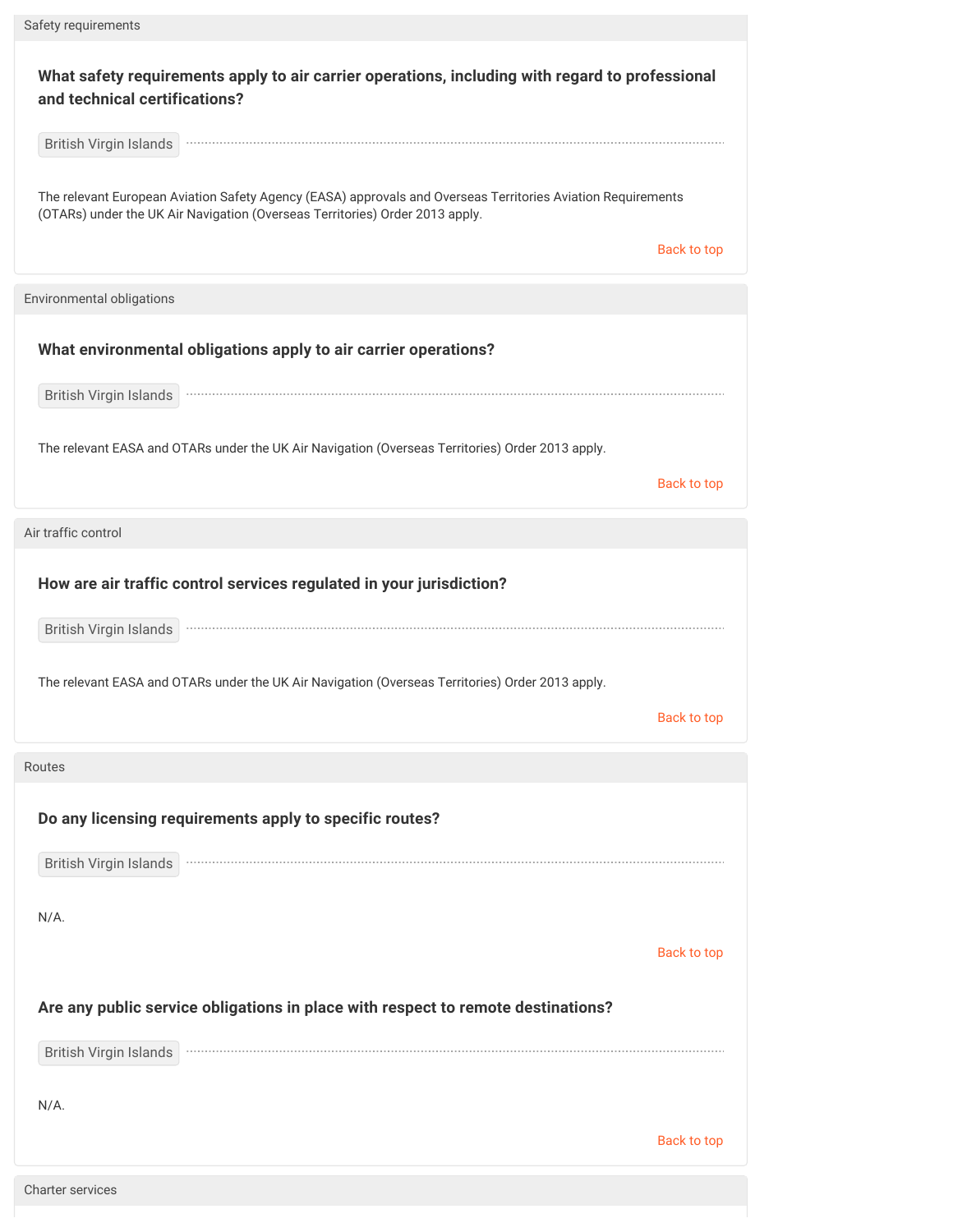| Do any special provisions apply to charter services?<br>British Virgin Islands |                    |
|--------------------------------------------------------------------------------|--------------------|
| $N/A$ .                                                                        | <b>Back to top</b> |
|                                                                                |                    |
| <b>Taxes</b>                                                                   |                    |
| What taxes apply to the provision of air carrier services?                     |                    |
| British Virgin Islands                                                         |                    |
|                                                                                |                    |
| $N/A$ .                                                                        |                    |
|                                                                                | Back to top        |
|                                                                                |                    |

# Consumer protection and liability

| Airfares                                                                                                                                                  |                    |
|-----------------------------------------------------------------------------------------------------------------------------------------------------------|--------------------|
| Are airfares regulated in your jurisdiction?<br>British Virgin Islands                                                                                    |                    |
| $N/A$ .                                                                                                                                                   |                    |
|                                                                                                                                                           | <b>Back to top</b> |
| Passenger protection                                                                                                                                      |                    |
| What rules and liabilities are air carriers subject to in respect of:<br>(a) Flight delays and cancellations?<br><b>British Virgin Islands</b><br>$N/A$ . |                    |
|                                                                                                                                                           | <b>Back to top</b> |
| (b) Oversold flights?                                                                                                                                     |                    |
| British Virgin Islands                                                                                                                                    |                    |
| $N/A$ .                                                                                                                                                   |                    |
|                                                                                                                                                           | <b>Back to top</b> |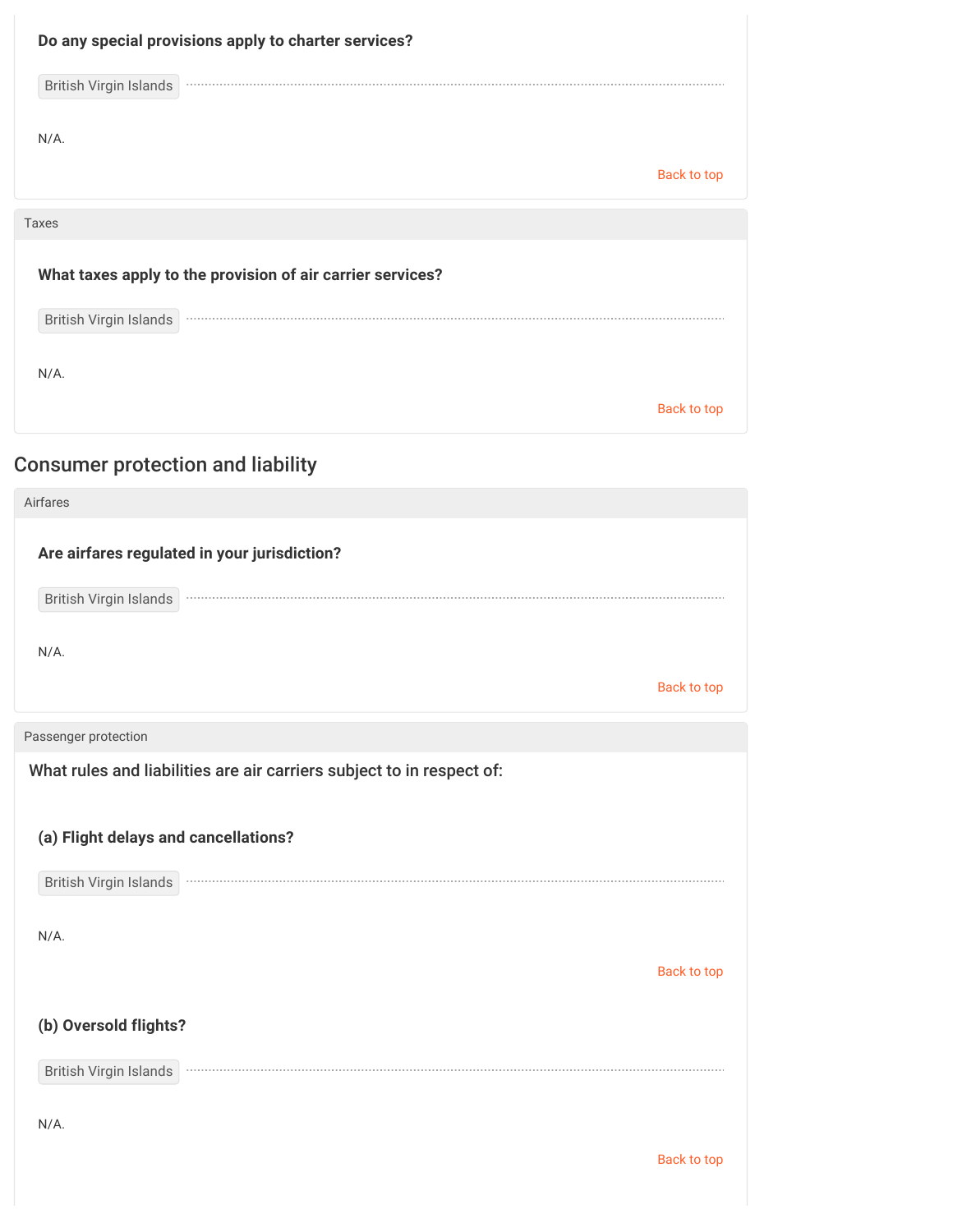| (c) Denied boarding?                                                                                                                                                                                                                                                                    |                    |
|-----------------------------------------------------------------------------------------------------------------------------------------------------------------------------------------------------------------------------------------------------------------------------------------|--------------------|
| British Virgin Islands                                                                                                                                                                                                                                                                  |                    |
| $N/A$ .                                                                                                                                                                                                                                                                                 |                    |
|                                                                                                                                                                                                                                                                                         | Back to top        |
| (d) Access for disabled passengers?                                                                                                                                                                                                                                                     |                    |
| British Virgin Islands                                                                                                                                                                                                                                                                  |                    |
| $N/A$ .                                                                                                                                                                                                                                                                                 |                    |
|                                                                                                                                                                                                                                                                                         | Back to top        |
| (e) Lost, damaged or destroyed luggage?                                                                                                                                                                                                                                                 |                    |
| British Virgin Islands                                                                                                                                                                                                                                                                  |                    |
| $N/A$ .                                                                                                                                                                                                                                                                                 |                    |
|                                                                                                                                                                                                                                                                                         | Back to top        |
| (f) Retention and protection of passenger data?                                                                                                                                                                                                                                         |                    |
| <b>British Virgin Islands</b>                                                                                                                                                                                                                                                           |                    |
|                                                                                                                                                                                                                                                                                         |                    |
| $N/A$ .                                                                                                                                                                                                                                                                                 | <b>Back to top</b> |
| Cargo                                                                                                                                                                                                                                                                                   |                    |
| What rules and liabilities apply to the air carriage of cargo?                                                                                                                                                                                                                          |                    |
| <b>British Virgin Islands</b><br>$\label{eq:3.1} \begin{split} \mathcal{L}_{\mathcal{A}}(\mathbf{r},\mathbf{r}) & = \mathcal{L}_{\mathcal{A}}(\mathbf{r},\mathbf{r}) + \mathcal{L}_{\mathcal{A}}(\mathbf{r},\mathbf{r}) + \mathcal{L}_{\mathcal{A}}(\mathbf{r},\mathbf{r}) \end{split}$ |                    |
|                                                                                                                                                                                                                                                                                         |                    |
| $N/A$ .                                                                                                                                                                                                                                                                                 | <b>Back to top</b> |
| Marketing and advertising                                                                                                                                                                                                                                                               |                    |
|                                                                                                                                                                                                                                                                                         |                    |
| Do any special rules apply to the marketing and advertising of aviation services?                                                                                                                                                                                                       |                    |
| British Virgin Islands                                                                                                                                                                                                                                                                  |                    |
| $N/A$ .                                                                                                                                                                                                                                                                                 |                    |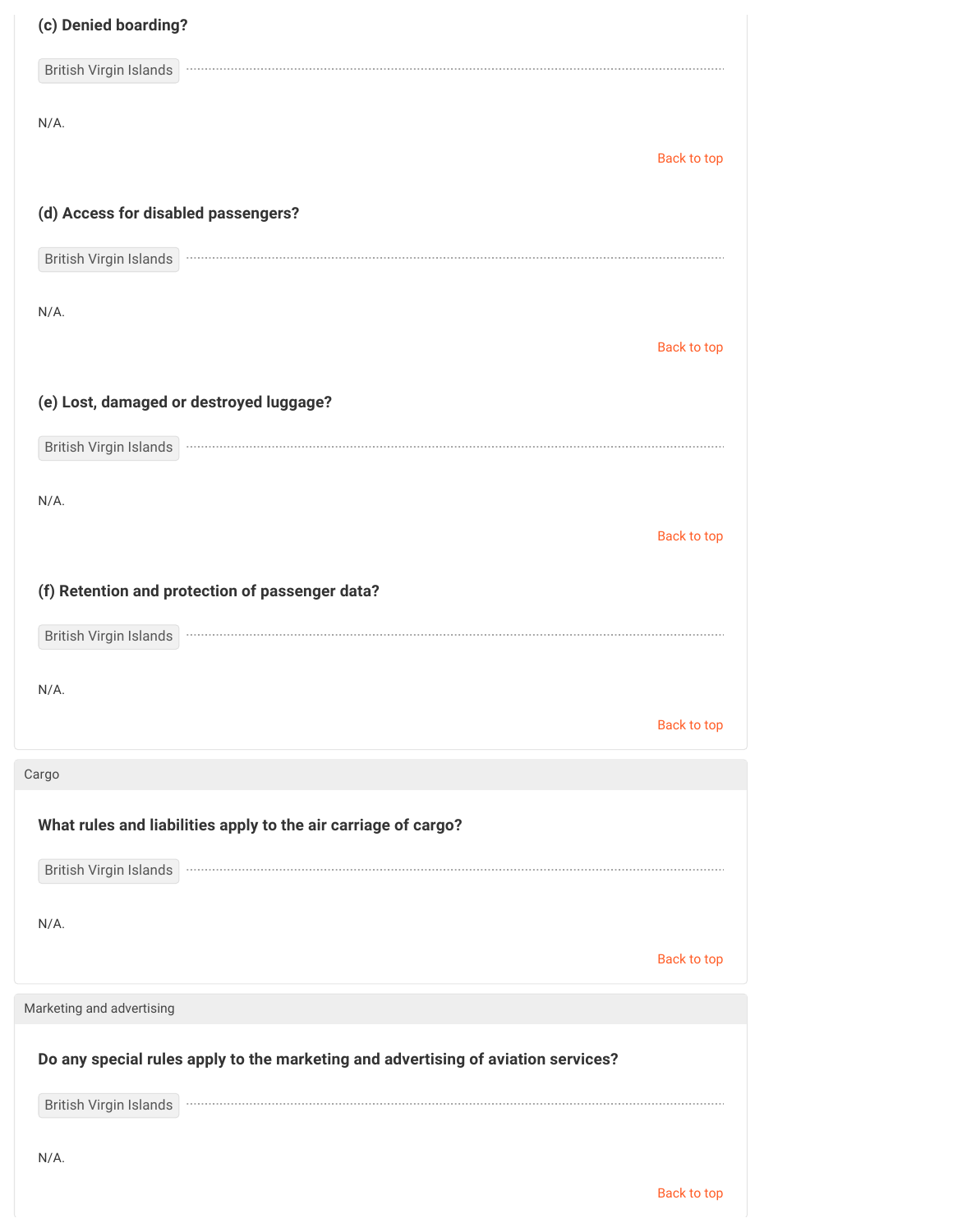| Complaints handling           |                                                                                      |             |
|-------------------------------|--------------------------------------------------------------------------------------|-------------|
|                               | Do any special rules apply to consumer complaints handling in the aviation industry? |             |
| <b>British Virgin Islands</b> |                                                                                      |             |
| $N/A$ .                       |                                                                                      | Back to top |
|                               |                                                                                      |             |

### Aircraft

Aircraft register

#### **What are the requirements for entry in the domestic aircraft register?**

British Virgin Islands

Aircraft can be registered in the British Virgin Islands. At present, only five aircraft are registered in the British Virgin Islands, all in the names of locally registered corporations. Requirements for registration of aircraft are fully set out in the UK Air Navigation (Overseas Territories) Order 2013, including who is considered to be a qualified person for registration. Such qualified persons are:

- the crown in right of the UK or BVI government;
- UK nationals;
- commonwealth citizens;
- nationals of any European Economic Area (EEA) state;
- bodies incorporated in any part of the commonwealth and which have their registered office or principal place of business in any part of the commonwealth; or
- undertakings formed in accordance with the law of a EEA state and which have their registered office, central administration on principal place of business within the EEA.

The UK government permits and supports the establishment and running of aircraft registers in overseas territories provided that:

- the full cost associated with the register, including providing safety regulation, is met by the territory concerned;
- the territory makes provision to cover in full all liabilities which arise, or could arise, from the running of the register, both directly and indirectly; and
- the territory establishes a safety regulatory body empowered to regulate against legislation and requirements designed to implement the annexes to the Chicago Convention which:
	- has an appropriate and sustainable level of funding; and
	- meets, in the view of the UK Department for Transport and its technical advisers, the requirements and guidance laid down by the International Civil Aviation Organisation.

Back to top

Mortgages and encumbrances

**Is there a domestic register for aircraft mortgages, encumbrances and other interests? If so, what are the requirements and legal effects of registration?**

British Virgin Islands

A BVI business company must keep a register of all relevant charges created by the company. Where a company creates a relevant charge, an application to register the charge may be made to the Registrar of Corporate Affairs in the British Virgin Islands pursuant to Section 163 of the BVI Business Companies Act. Under BVI law there is no concept of 'perfection' of a charge but, to the extent that such law governs priority of the charge, a charge registered under Section 163 of the act has priority over any subsequently registered and unregistered charges. Third parties are deemed to have notice of any publicly registered charge.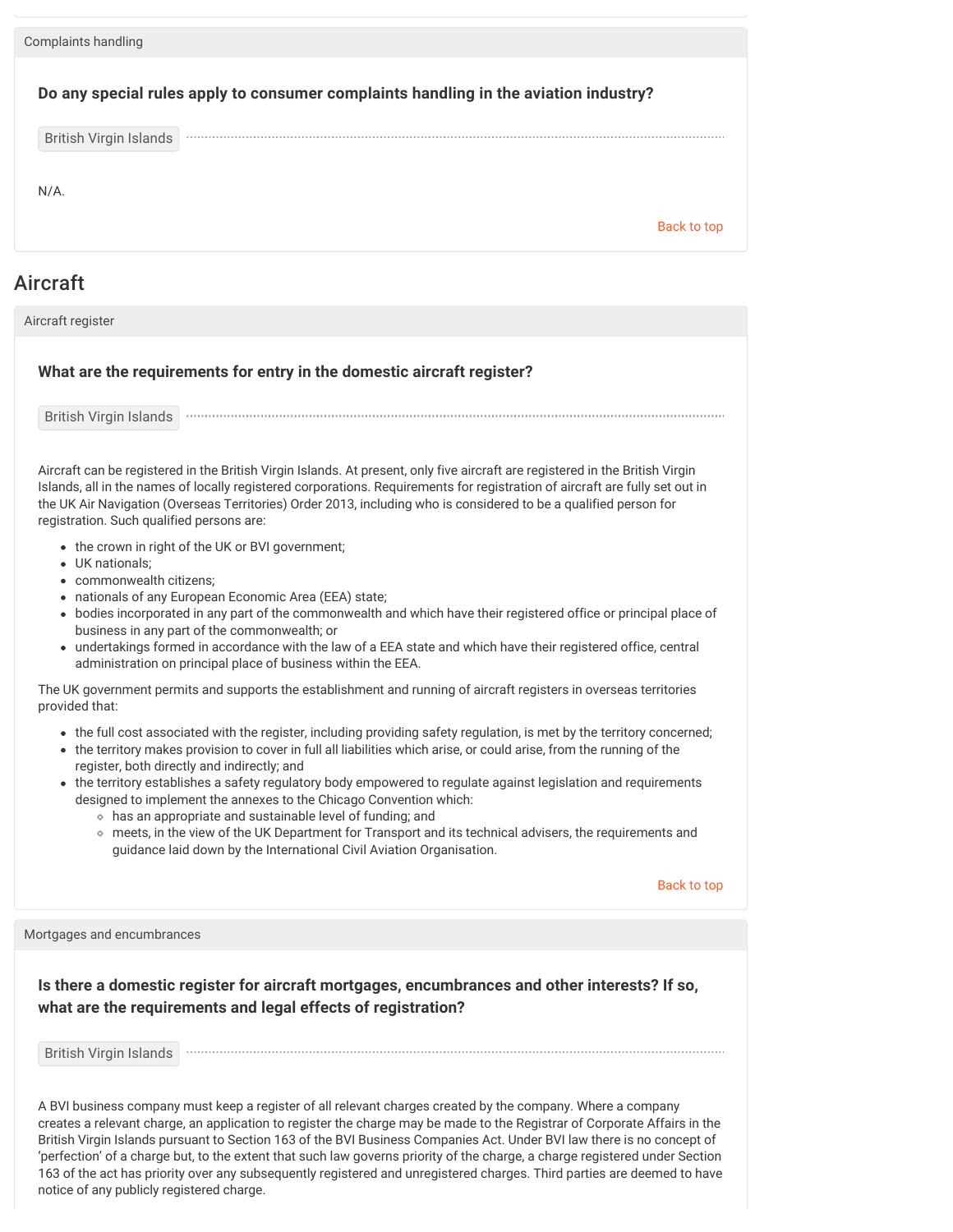The British Virgin Islands offers competitive pricing compared to other jurisdictions. The fee in respect of filing a charge for registration is \$100.

The Mortgaging of Aircraft and Aircraft Engines Act 2011 and the Mortgaging of Aircraft and Aircraft Engines Regulations create a framework for registration of security over aircraft, and separately aircraft engines, in the British Virgin Islands.

Aircraft registered in the British Virgin Islands or capable of being so registered, as well as aircraft engines owned by or in the lawful possession of a BVI company, may be made the subject of a mortgage for the purposes of registration. The application for registration of the mortgage must be in the prescribed form and must be made to the registrar by or on behalf of the mortgagee in question. It must be accompanied by a certified true copy of the mortgage and the prescribed fees. A mortgage entered on the register has priority over any other mortgage or charge on that aircraft or aircraft engine. It is also possible for the priority of a mortgage to be fixed by filing a priority notice with the registrar pursuant to which the priority of a yet-to-be executed mortgage can be fixed for a 14-day period. When entered in the register within the 14-day period, that mortgage will be deemed to have priority from the time when the priority notice was registered.

Back to top

Detention

#### **What rules and procedures govern the detention of aircraft?**

British Virgin Islands

As well as aircraft liens, various statutory rights of detention are exercisable over aircraft. Under BVI law, persons are granted a right to detain and, in some cases, to sell (or cause to be forfeited) aircraft in certain circumstances such as:

- contravention of certain licensing and air navigation provisions of the UK Air Navigation (Overseas) Territories Order 2013;
- forfeiture under BVI customs law, which may occur if an aircraft has been adapted and used for the purpose of smuggling or concealing goods; and
- criminal actions:
	- drug trafficking if an aircraft is used for drug trafficking or purchased from the proceeds of crime, a court can order that it be forfeited under the Drug Trafficking Offence Act, the Drug Trafficking Offences (Designated Criminal Conduct Countries and Territories Order) and the Proceeds of Criminal Conduct Act 1977; and

• judgment enforcement rights.

Back to top

| Safety and maintenance                                                                                                                                                                       |
|----------------------------------------------------------------------------------------------------------------------------------------------------------------------------------------------|
| What rules and procedures govern aircraft safety and maintenance?                                                                                                                            |
| <b>British Virgin Islands</b>                                                                                                                                                                |
| The relevant European Aviation Safety Agency (EASA) approvals and Overseas Territories Aviation Requirements<br>(OTARs) under the UK Air Navigation (Overseas Territories) Order 2013 apply. |
| Back to top                                                                                                                                                                                  |
| <b>Drones</b>                                                                                                                                                                                |
| What is the state of regulation on unmanned aerial vehicles (drones) in your jurisdiction?                                                                                                   |
| <b>British Virgin Islands</b>                                                                                                                                                                |
| The relevant EASA and OTARs under the UK Air Navigation (Overseas Territories) Order 2013 apply.                                                                                             |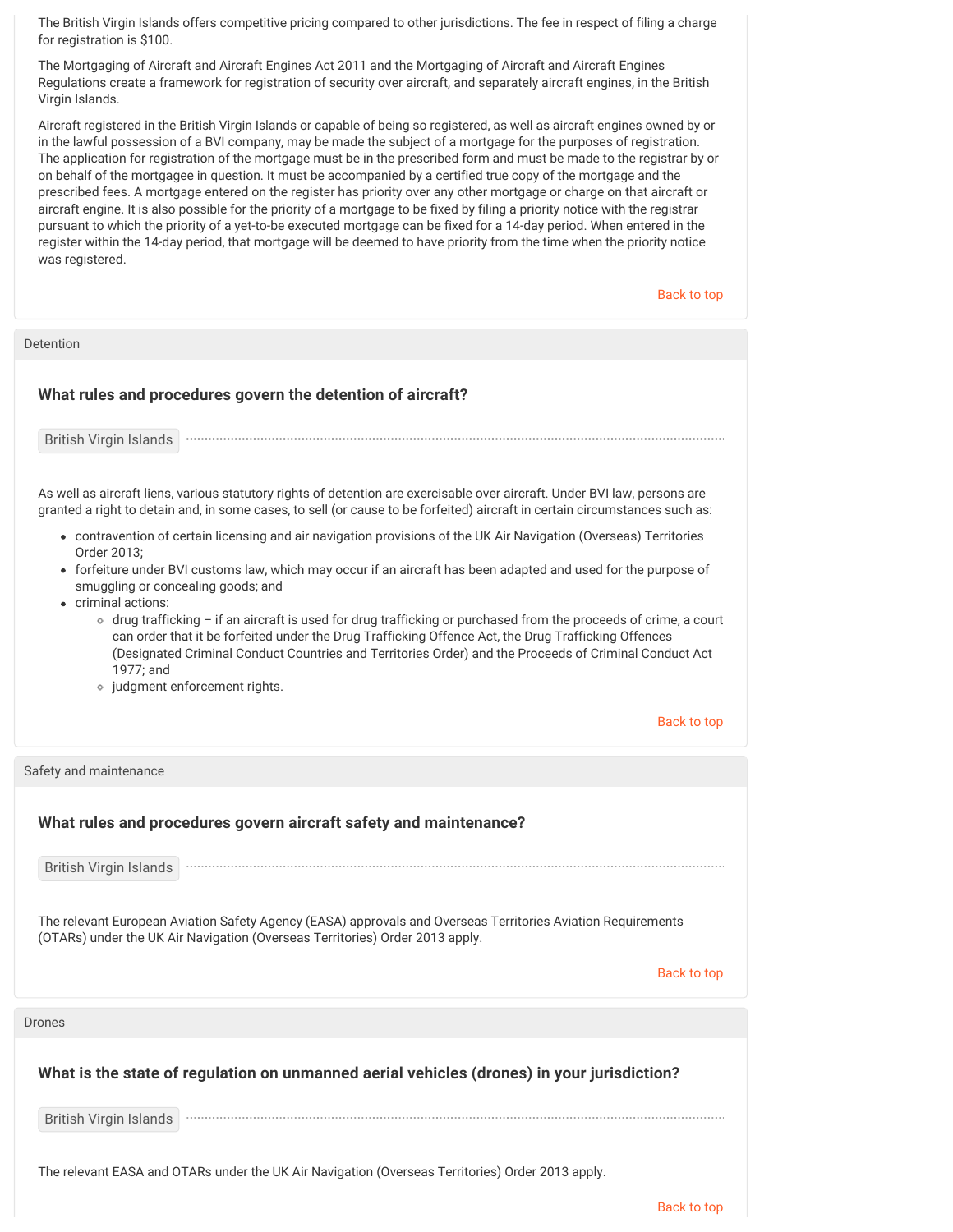## Accidents

| Investigation                                                                                                                                                                                |             |
|----------------------------------------------------------------------------------------------------------------------------------------------------------------------------------------------|-------------|
| How are air accidents investigated in your jurisdiction?                                                                                                                                     |             |
| British Virgin Islands                                                                                                                                                                       |             |
| The relevant European Aviation Safety Agency (EASA) approvals and Overseas Territories Aviation Requirements<br>(OTARs) under the UK Air Navigation (Overseas Territories) Order 2013 apply. |             |
|                                                                                                                                                                                              | Back to top |
| Liability                                                                                                                                                                                    |             |
| What liability regime governs death, injury and loss arising from air accidents?                                                                                                             |             |
| British Virgin Islands                                                                                                                                                                       |             |
| The relevant EASA and OTARs under the UK Air Navigation (Overseas Territories) Order 2013 apply.                                                                                             |             |
|                                                                                                                                                                                              | Back to top |
| Regulatory notification                                                                                                                                                                      |             |
| What are the reporting requirements for air accidents?                                                                                                                                       |             |
| British Virgin Islands <b>Wirds and School and School and School and School and School and School and School and S</b>                                                                       |             |
| The relevant EASA and OTARs under the UK Air Navigation (Overseas Territories) Order 2013 apply.                                                                                             |             |
|                                                                                                                                                                                              | Back to top |

## Airports

| Ownership                                                                                                                              |  |
|----------------------------------------------------------------------------------------------------------------------------------------|--|
| What rules govern the ownership of airports (both public and private)?                                                                 |  |
| British Virgin Islands                                                                                                                 |  |
| The BVI Airports Authority owns and operates the three airports and various helipads within the British Virgin Islands.<br>Back to top |  |
| Operation                                                                                                                              |  |
| What is the authorisation procedure for the operation of airports?                                                                     |  |
| <b>British Virgin Islands</b>                                                                                                          |  |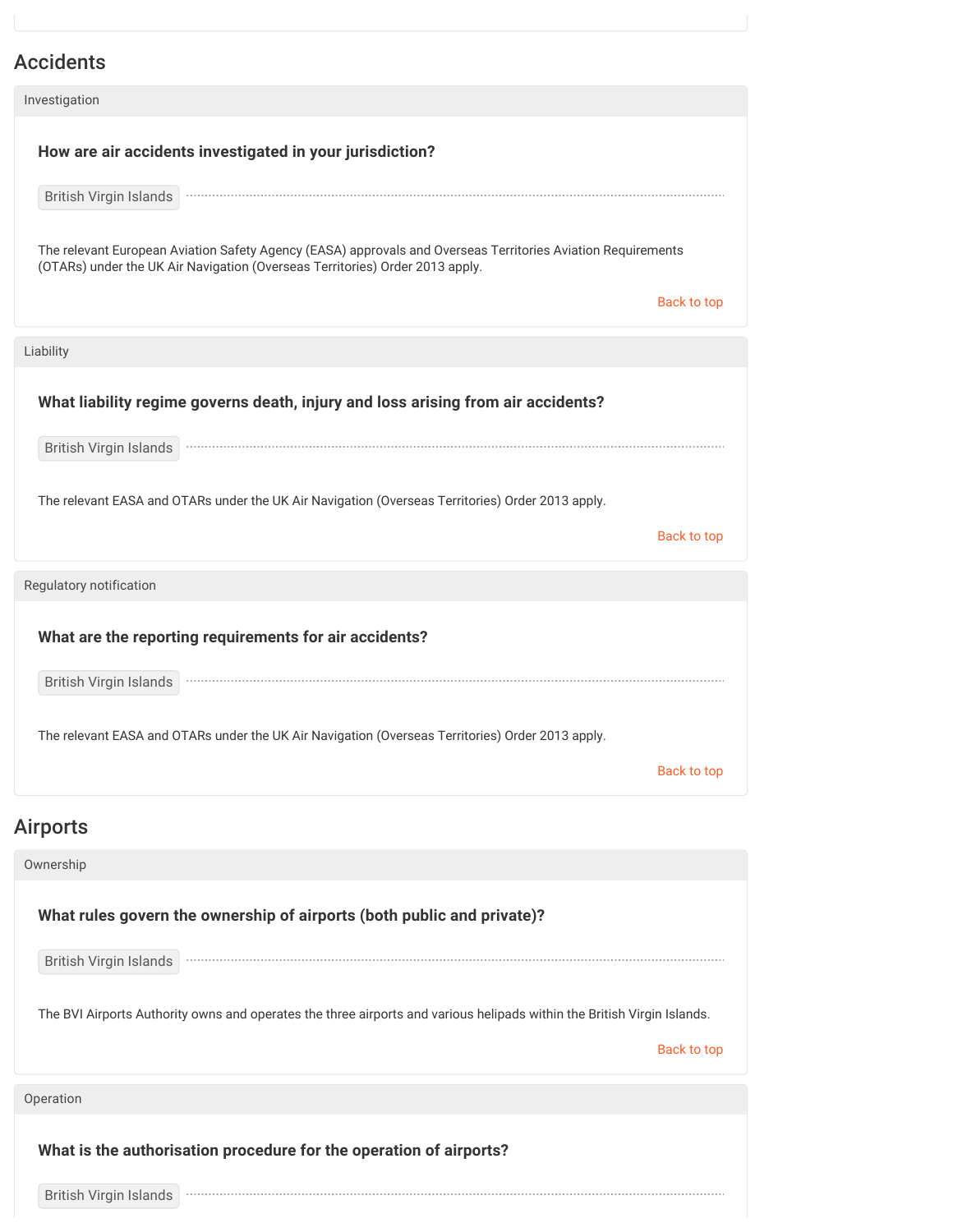| The operation of airports is overseen by the BVI Airports Authority.                                                          |                    |
|-------------------------------------------------------------------------------------------------------------------------------|--------------------|
|                                                                                                                               | <b>Back to top</b> |
| What ongoing operating requirements apply (including obligations relating to safety, security<br>and facilities maintenance)? |                    |
| British Virgin Islands                                                                                                        |                    |
| The ongoing operating requirements that apply are those considered necessary by the BVI Airports Authority.                   | Back to top        |
| Airport charges                                                                                                               |                    |
| What airport charges apply and how are they regulated?                                                                        |                    |
|                                                                                                                               |                    |
| Fees are set by the BVI Airports Authority under the Airports Act 2003.                                                       | Back to top        |
| Access                                                                                                                        |                    |
| What regulations govern access to airports?                                                                                   |                    |
| British Virgin Islands                                                                                                        |                    |
| Regulations made under the Airports Act may govern access to airports.                                                        |                    |
|                                                                                                                               | Back to top        |
| Slot allocation                                                                                                               |                    |
| What regime governs the allocation of airport slots (including slot transfer, revocation and<br>disputes)?                    |                    |
| <b>British Virgin Islands</b>                                                                                                 |                    |
| $N/A$ .                                                                                                                       |                    |
|                                                                                                                               | <b>Back to top</b> |
| Ground handling                                                                                                               |                    |
| How are ground handling services regulated?                                                                                   |                    |
| British Virgin Islands                                                                                                        |                    |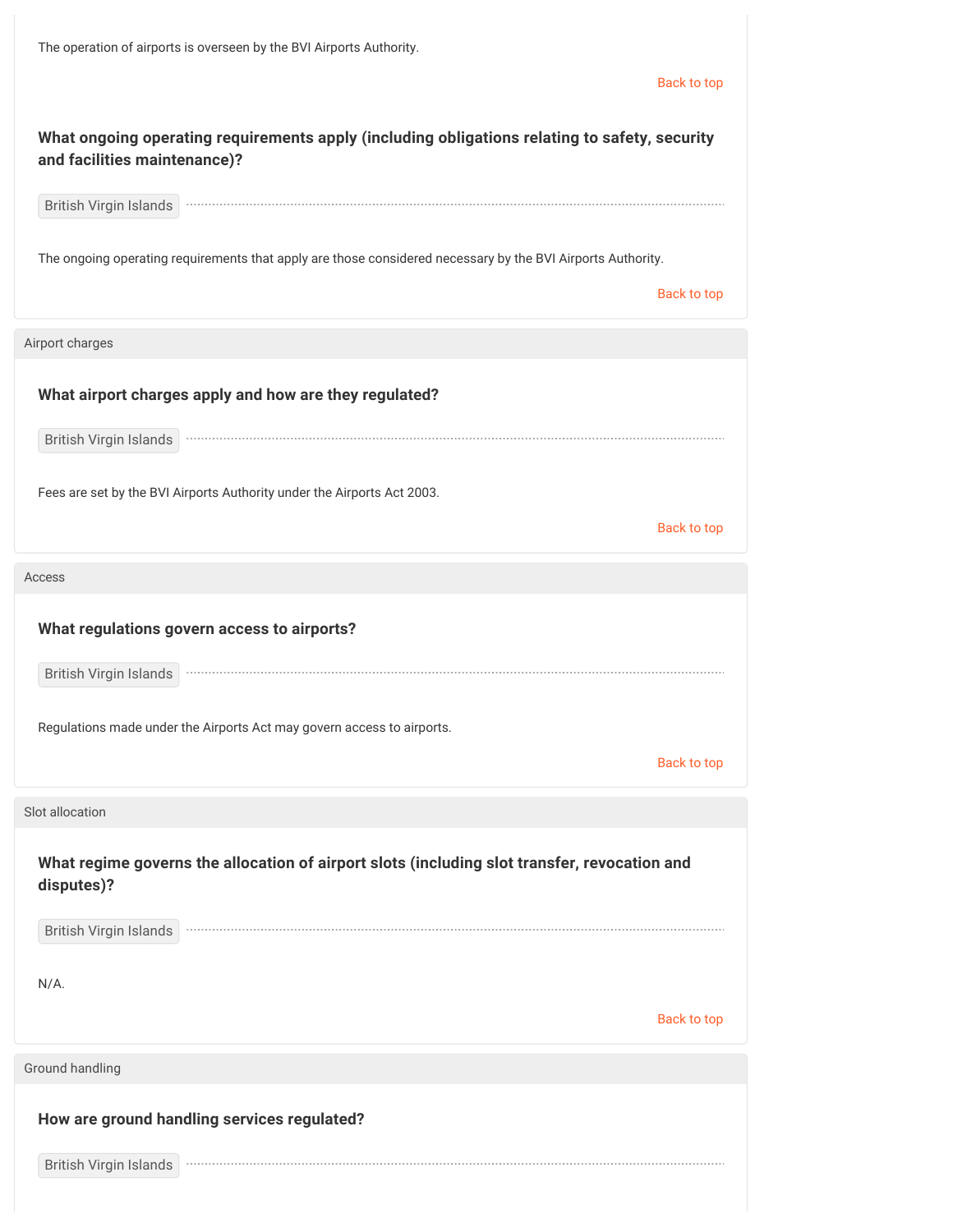These will be subject to such regulations promulgated under the Airports Act.

Back to top

## Competition issues

| Governing regime                                                                                                       |                    |
|------------------------------------------------------------------------------------------------------------------------|--------------------|
| Do any sector-specific competition regulatory/legal provisions apply to the aviation industry<br>in your jurisdiction? |                    |
| <b>British Virgin Islands</b>                                                                                          |                    |
| $N/A$ .                                                                                                                | Back to top        |
| Code sharing and joint ventures                                                                                        |                    |
| What (if any) competition concerns arise in relation to code sharing and air carrier joint<br>ventures?                |                    |
| British Virgin Islands                                                                                                 |                    |
| $N/A$ .                                                                                                                | <b>Back to top</b> |
|                                                                                                                        |                    |
| State aid                                                                                                              |                    |
| What rules govern state aid in the aviation industry? Do any exemptions apply?                                         |                    |
| British Virgin Islands                                                                                                 |                    |
| $N/A$ .                                                                                                                |                    |
|                                                                                                                        | <b>Back to top</b> |
| Notable cases                                                                                                          |                    |
| Have there been any notable recent cases or rulings involving competition in the aviation<br>industry?                 |                    |
| British Virgin Islands                                                                                                 |                    |
| $N/A$ .                                                                                                                |                    |

## Dispute resolution

Disputes